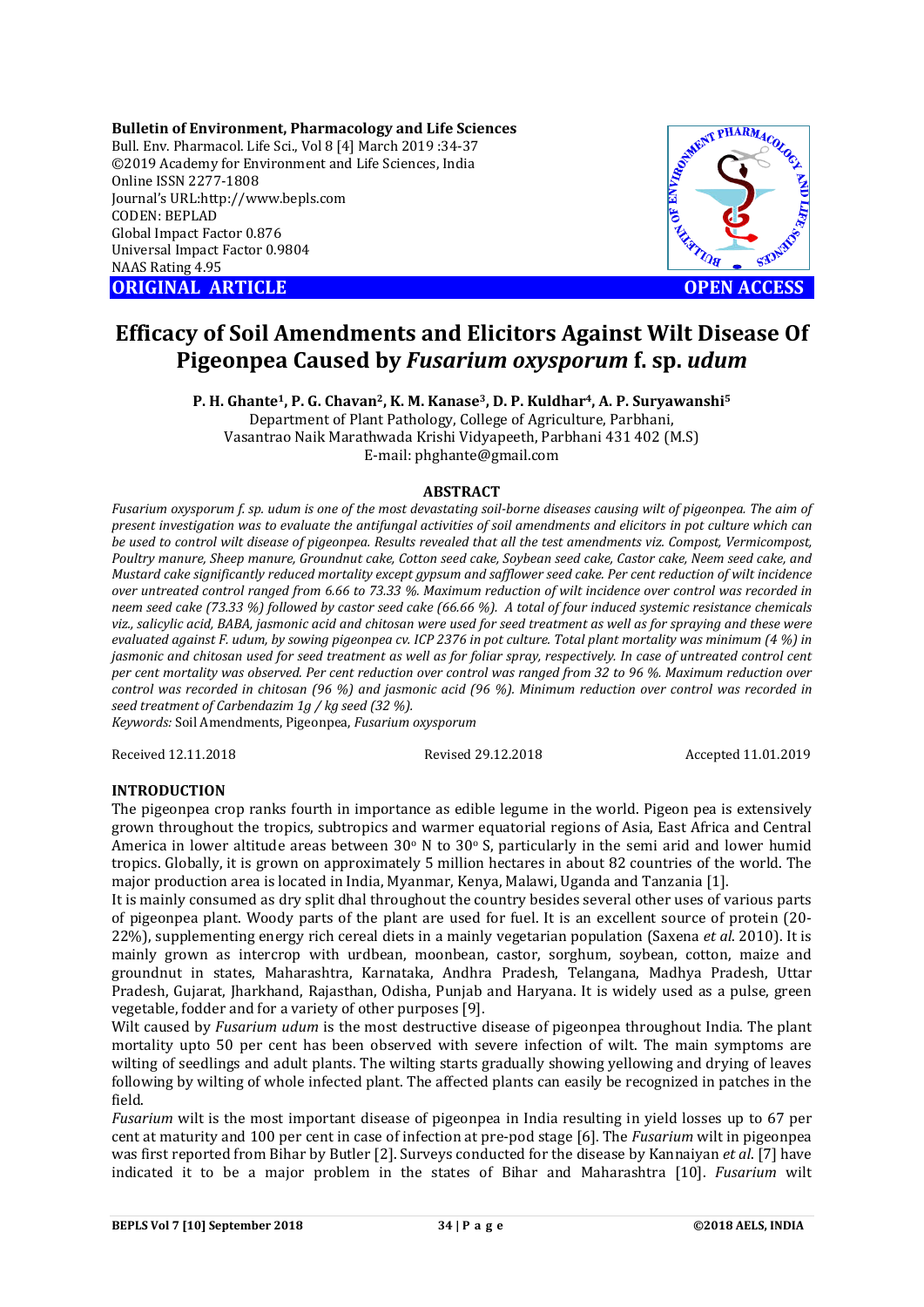#### **Ghante** *et al*

characterized by wilting of the affected plants and characteristic internal browning or blackening of the xylem vessels extending from root system to stems. Partial wilting of the plants [13] and patches of dead plants [11] were reported to be common in the fields during advanced stages of plant growth. Considering economic importance of diseases present investigation was carried out to eco-friendly management (*in vitro*) of wilt diseases of Pigeonpea by incorporating green manure, farm yard manure, plant residues, oil cakes or animal residues in the soil which increases antagonistic microflora are being extensively employed against soil borne *F. udum* causing pigeonpea wilt diseases. Role of elicitors for development of diseases resistant mechanism in host can be derived by applying them in recent research.

## **MATERIALS AND METHODS**

The experiment was conducted at Agricultural Research Station, Badnapur VNMKV, Parbhani (M.S.), during *Kharif* 2016. A total of 12 organic amendments and were evaluated against *F. udum* (FOU 12) by soil application and sick soil method in pot culture. All of the test amendments were ground physically to rough powder and applied in the pots. Earthen pots (45 cm dia.) filled with sterilized potting mixture of soil: sand (3:1) and to the mass multiplied (sand: maize medium) culture of the isolate FOU 12 was added  $(\omega$  50 g / kg potting mixture), watered adequately and incubated for 10-12 days to proliferate the pathogen and make the potting mixture / soil sick with test pathogen.

The test amendments were applied ( $\omega$  50 g / kg mixture) to the earthen pots containing sick soil / potting mixture, mixed thoroughly, watered adequately and maintained in open space. Three earthen pots / treatment / replication were maintained. After a week of amendments application, surface sterilized (1 % NaOCl) healthy seeds of ICP 2376 were sown, (20 seeds / pot), watered as and when required to maintain 50 % water holding capacity. The earthen pots containing sick soil (without any amendment) and sown with healthy seeds of ICP 2376 were maintained as standard check.

Total four elicitors (chemicals inducing systemic resistance) were evaluated against *F. udum* (FOU 12) by seed treatments; drenching and Foliar spray in pot culture containing sick soil.

Observations on pre-emergence mortality (PREM) were recorded after a week of sowing and postemergence mortality (POEM) / wilting at 90<sup>th</sup> days after sowing.

The per cent of pre-emergence mortality (PREM) and post-emergence mortality (POEM) / wilting were calculated by following formulae:

 No. of seeds ungerminated PREM (%) = ---------------------------------------- x 100 Total no. of seeds sown

 No. of seedlings died POEM (%) = -------------------------------------- x 100 Total no. of seedlings

### **RESULTS AND DISCUSSION**

# **Pre, post-emergence and total mortalities**

Results revealed that all the test amendments non-significantly influenced on pre-emergence mortality and significantly influenced on post-emergence mortality except gypsum and safflower seed cake. The pre-emergence mortality recorded with all the test amendments ranged from 0.00 to 6.67 per cent, as against 6.67 per cent in untreated control. The post-emergence mortality recorded in all the test amendments ranged from 26.67 to 86.67 per cent, as against 93.33 per cent in untreated control. Whereas, total mortality recorded in all the test amendments ranged from 26.67 to 93.34 per cent as against 100 % in untreated control (Table 1).

## **Per cent reduction over control**

Results revealed that all the test amendments significantly reduced mortality except gypsum and safflower seed cake. Per cent reduction of wilt over untreated control ranged from 6.66 to 73.33 %. Maximum reduction of wilt incidence over control was recorded in neem seed cake (73.33 %) followed by castor seed cake (66.66 %).

Minimum reduction of wilt incidence over untreated control was recorded in gypsum and safflower seed cake (6.66 %). In case of untreated control cent percent mortality was observed. Except Safflower seed cake and gypsum, all rests of treatments were significantly superior over untreated control. These results are in conformity with the findings of those reported earlier by several workers against *F. udum* [14, 3, 5, 8, 12].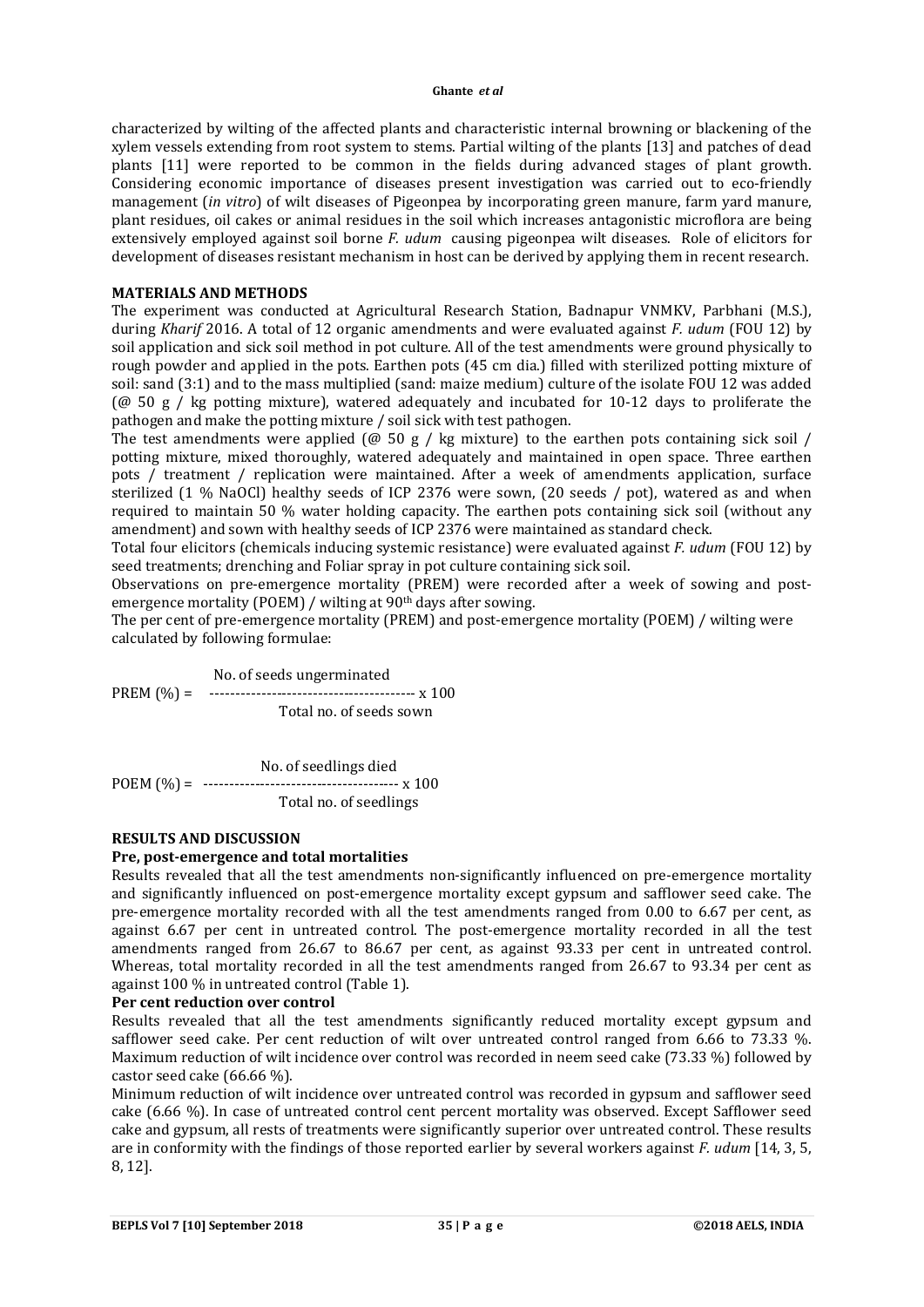#### **Ghante** *et al*

|                | rabic 1. Emcacy or son amenuments against F. auam (pot cuiture) |                      |               |                |                                   |  |
|----------------|-----------------------------------------------------------------|----------------------|---------------|----------------|-----------------------------------|--|
|                | Tr. No.Treatments                                               | Wilt Incidence (%) * |               | <b>Total</b>   | $\frac{0}{0}$                     |  |
|                |                                                                 | <b>PREM</b>          | <b>POEM</b>   |                | Plant Mort. (%) Red. over control |  |
| T <sub>1</sub> | Compost                                                         | 0.00                 | 73.33 (59.19) | 73.33 (59.19)  | 26.67 (30.78)                     |  |
| T <sub>2</sub> | Vermicompost                                                    | 6.67                 | 66.67 (54.97) | 73.34 (59.19)  | 26.66 (30.78)                     |  |
| $T_3$          | Poultry manure                                                  | 0.00                 | 80.00 (68.05) | 80.00 (68.05)  | 20.00 (21.93)                     |  |
| T <sub>4</sub> | Sheep manure                                                    | 6.67                 | 40.00 (38.84) | 46.67 (42.68)  | 53.33 (47.28)                     |  |
| T <sub>5</sub> | Groundnut cake                                                  | 0.00                 | 53.33 (46.90) | 53.33 (46.90)  | 46.67 (43.06)                     |  |
| T <sub>6</sub> | Cotton seed cake                                                | 0.00                 | 46.67 (43.06) | 46.67 (43.06)  | 53.33 (46.90)                     |  |
| T <sub>7</sub> | Safflower seed cake                                             | 6.67                 | 86.67 (72.27) | 93.34 (81.14)  | 06.66 (08.85)                     |  |
| $T_8$          | Soybean seed cake                                               | 0.00                 | 66.67 (54.97) | 66.67 (54.97)  | 33.33 (34.99)                     |  |
| T <sub>9</sub> | Castor cake                                                     | 6.67                 | 26.67 (30.78) | 33.34 (34.62)  | 66.66 (55.35)                     |  |
| $\rm T_{10}$   | Neem seed cake                                                  | 0.00                 | 26.67 (30.78) | 26.67 (30.76)  | 73.33 (59.19)                     |  |
| $T_{11}$       | Gypsum                                                          | 6.67                 | 86.67 (72.27) | 93.34 (81.14)  | 06.66 (08.85)                     |  |
| $T_{12}$       | Mustard seed cake                                               | 0.00                 | 46.67 (43.06) | 46.67 (43.06)  | 53.33 (46.90)                     |  |
| $T_{13}$       | Control                                                         | 6.67                 | 93.33 (81.14) | 100.00 (90.00) | 00.00(00.00)                      |  |
| SE+            |                                                                 | 6.01                 | 6.51<br>6.424 |                | 6.420                             |  |
| $CD (P=0.01)$  |                                                                 | <b>NS</b>            | 19.04         | 18.779         | 18.767                            |  |

**Table 1. Efficacy of soil amendments against** *F. udum* **(pot culture)**

\*: Mean of three replications, Mort.: Mortality, Red.: Reduction, PREM: Pre emergence mortality, POEM: Post emergence mortality. Figures in parentheses are angular transformed values.

| Tr.               | <b>Treatments</b>                               | <b>Wilt Incidence</b><br>$(%) *$ |             | <b>Total</b><br>plant mort. | $\frac{0}{0}$<br>Red. over |
|-------------------|-------------------------------------------------|----------------------------------|-------------|-----------------------------|----------------------------|
| No.               |                                                 | <b>PREM</b>                      | <b>POEM</b> | (%)                         | control                    |
| T <sub>1</sub>    | Salicylic acid                                  | 00.00                            | 24.00       | 24.00                       | 76                         |
|                   | $(ST@0.5m]/kg$ of seed)                         | (00.00)                          | (26.30)     | (26.30)                     |                            |
| T <sub>2</sub>    | Salicylic acid                                  | 00.00                            | 16.00       | 16.00                       | 84                         |
|                   | $(ST @ 0.5 m1 / kg of seed) + Its FS @ 50 ppm)$ | (00.00)                          | (18.47)     | (18.47)                     |                            |
| $T_3$             | β-amino butyric acid                            | 00.00                            | 28.00       | 28.00                       | 72                         |
|                   | (ST @ 0.5 m]/ kg of seed)                       | (00.00)                          | (31.62)     | (31.62)                     |                            |
| T <sub>4</sub>    | β-amino butyric acid                            | 00.00                            | 20.00       | 20.00                       | 80                         |
|                   | (ST @ 0.5 ml / kg of seed) + Its FS @ 50 ppm    | (00.00)                          | (23.78)     | (23.78)                     |                            |
| T <sub>5</sub>    | Jasmonic acid                                   | 00.00                            | 20.00       | 20.00                       | 80                         |
|                   | $(ST@0.5m]/kg$ of seed)                         | (00.00)                          | (20.98)     | (20.98)                     |                            |
| T <sub>6</sub>    | Jasmonic acid                                   | 00.00                            | 04.00       | 04.00                       | 96                         |
|                   | (ST @ 0.5 ml / kg of seed) + Its FS @ 50 ppm    | (00.00)                          | (05.31)     | (05.31)                     |                            |
| T <sub>7</sub>    |                                                 | 00.00                            | 20.00       | 20.00                       | 80                         |
|                   | Chitosan (ST $@0.5$ ml / kg of seed)            | (00.00)                          | (23.78)     | (23.78)                     |                            |
| $T_8$             | Chitosan                                        | 00.00                            | 04.00       | 04.00                       | 96                         |
|                   | $(ST @ 0.5 m1 / kg of seed) + FS @ 50 ppm$      | (00.00)                          | (5.31)      | (5.31)                      |                            |
| T <sub>9</sub>    | Salicylic acid (ST $@$ 0.5 ml / kg of seed) +   | 00.00                            | 16.00       | 16.00                       | 84                         |
|                   | Propiconazole (SD @ 0.1 %)                      | (00.00)                          | (21.24)     | (21.24)                     |                            |
| $T_{10}$          | Jasmonic acid (ST $@$ 0.5 ml / kg of seed) +    | 00.00                            | 08.00       | 08.00                       | 92                         |
|                   | Propiconazole (SD @ 0.1 %)                      | (00.00)                          | (10.62)     | (10.62)                     |                            |
| $T_{11}$          |                                                 | 04.00                            | 64          | 68.00                       | 32                         |
|                   | Control (ST of Carbendazim 1 g / kg)            | (05.31)                          | (53.28)     | (55.81)                     |                            |
| $T_{12}$          | Control $(ST$ of Carbendazim 1 g / kg) +        | 00.00                            | 28.00       | 28.00                       | 72                         |
|                   | Propiconazole (SD @ 0.1 %)                      | (00.00)                          | (28.84)     | (28.84)                     |                            |
| $T_{13}$          |                                                 | 04.00                            | 96          | 100                         | 00                         |
|                   | Control (Untreated)                             | (05.31)                          | (84.68)     | (90.00)                     |                            |
| $S.E. \pm$        |                                                 | <b>NS</b>                        | 06.23       | 06.07                       | н.                         |
| $C.D. (P = 0.01)$ |                                                 | 2.08                             | 17.72       | 17.28                       | н.                         |

**Table 2: Efficacy of ISR elicitors / chemicals against pigeonpea wilt (pot culture).**

\*: Mean of five replications, Mort.: Mortality, Red.: Reduction, PREM: Pre emergence mortality, POEM: Post emergence mortality. ST: Seed treatment, FS: Foliar spray and SD: Soil drenching. Figures in parentheses are angular transformed values.